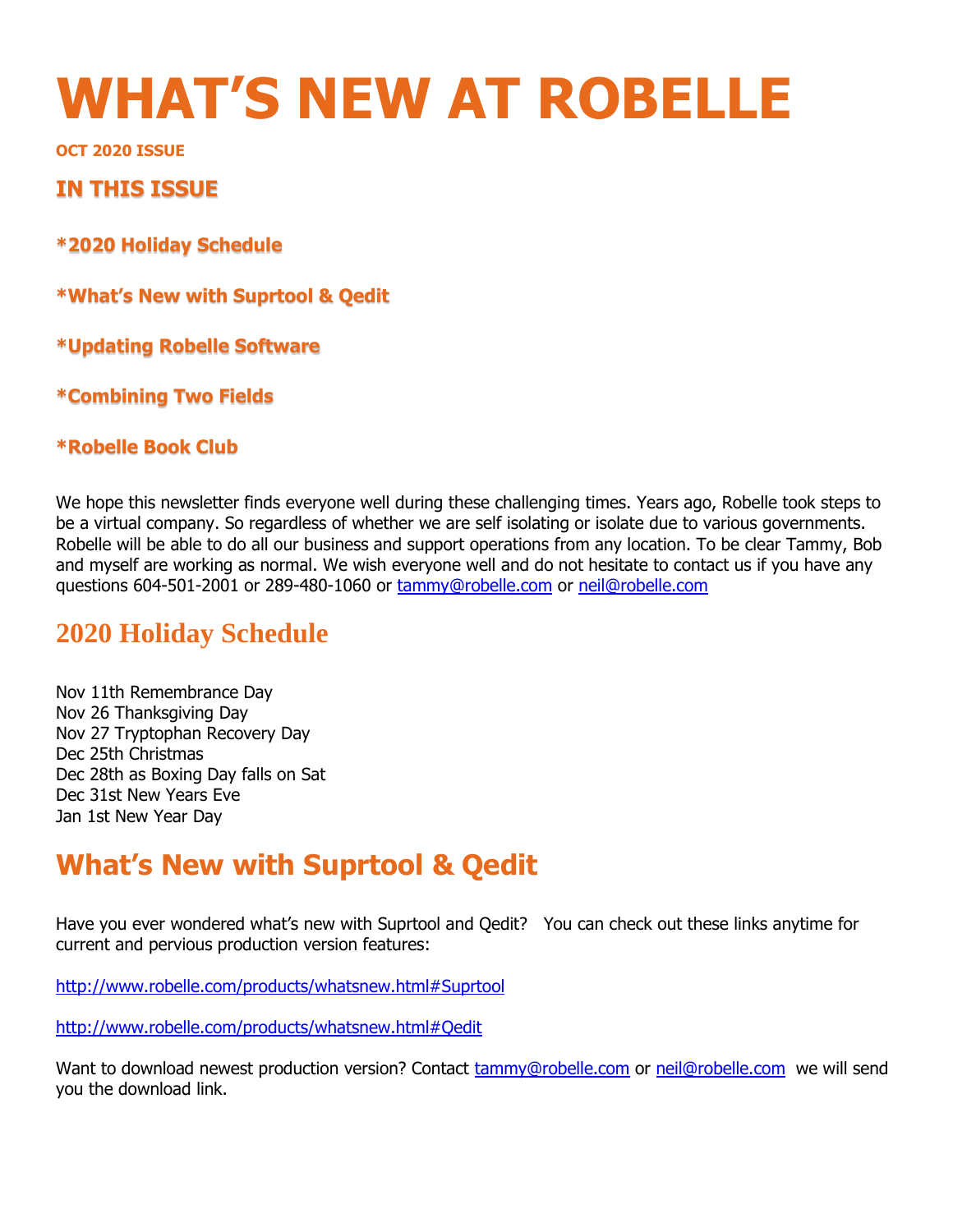# **Updating Robelle Software by Neil Armstrong**

One of the most often asked questions we get is about updating our software and the process involved. Process may seem a bit confusing; however, it consists of a few simple steps. Here's a review of the steps in which we interact with you. What each step does and some of the parts that may be confusing.

- 1. [Fill out form on website,](http://www.robelle.com/forms/request-prod-release.php) which sends an e-mail to admin staff to generate codes for your site and re-directs you to the download page, you must specify the version you intend to download for us to generate the correct codes.
	- a. A Common problem is that you may not know your Account number. If you don't know your account number you can use Zero, however, please provide enough additional information (Company name and Address) for us to find your company in our database.
- 2. The Download page has links to various versions of Suprtool or Qedit, and directly underneath each download is a link to the instructions.
	- a. Common problems are that some browsers (depending on configuration) will Unzip the file for you, which may cause confusion. If the file is saved without a .Z or .gz in the case of Suprtool/Open, it's likely that the browser unzipped as it downloaded. MPE versions typically don't have these issues as they are not compressed. You may also notice that the file you were downloading was sxprod.Z and you ended up with sxprod.
	- b. Some browsers uncompress AND unpack the file if you double click on the link.
- 3. Codes are sent during office hours from admin then you can complete the installation as per the instructions below the download link.

While these steps do not include how you specifically install the software. The steps outline the process, which at times can be the most confusing part as it happens once a year. If you need help during the update/download contact [support@robelle.com](mailto:support@robelle.com) or 289-480-1060

# **Combining Two Fields by Neil Armstrong**

I received an interesting support question from one of our customers: I have a question I was hoping you could assist with.

I have two data-items:

| PHONE-AC     | I1 (Phone Area Code) |
|--------------|----------------------|
| <b>PHONE</b> | I2 (Phone Number)    |

I would like to combine those two fields so they report as one field. Do you know how this would be accomplished? For example:

If Phone-AC  $= 123$  and Phone  $= 4567890$  the result of the new joined field would be 1234567890.

Been trying to get this right for about an hour now and the closest I got was the process literally adding 123 to 4567890 and spitting out the result 4568013.

### My response:

Ok, keep in mind you have to make the container big enough to hold the new number and since the limit on double integers you need to use a quad integer or possibly packed or even zoned.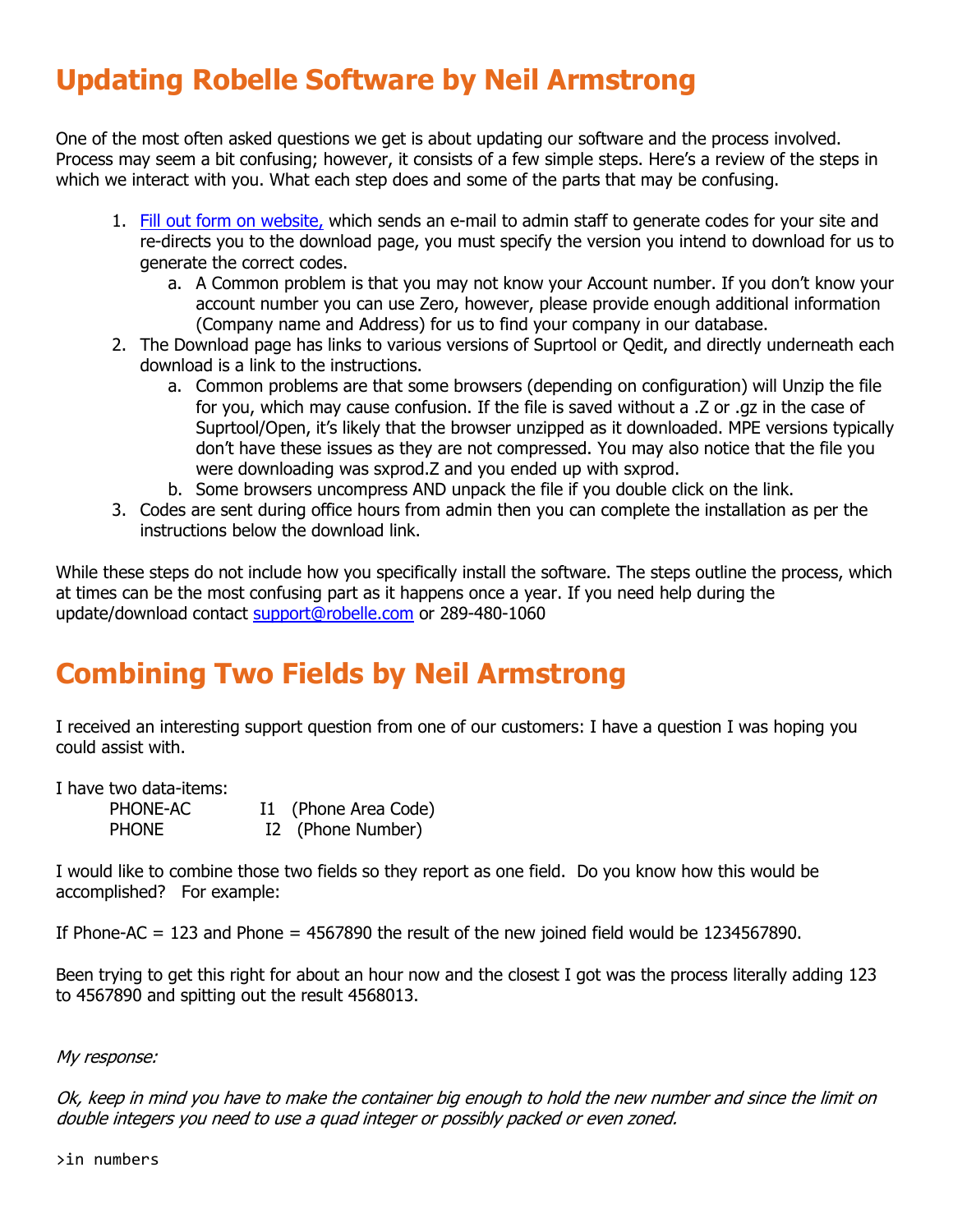```
>def new,1,10,display
>ext new=(phone-ac * 10000000) + phone
>list
>xeq
>IN numbers (0) >OUT $NULL (0)
NEW = 1234567890
>IN numbers (1) >OUT $NULL (1)
NEW = 1234567890
```
There may be issues if you have incorrect phone numbers, if the phone number is greater than the usual 7 digits, if that is the case you can either fix the phone numbers or increase the size of the display field or define the new field as a quad integer as in:

Define new,1,8,integer

#### Another interesting scenario

Now what if the Area Code and the Phone Number were actually Text Fields, let's say X4 for Area Code and X8 for Phone number.

```
>in byte
>def new,1,10,byte
>ext new=$trim(area-code) + $trim(phone-no)
>list
>xeq
>IN byte (0) >OUT $NULL (0)
NEW = 1234567890
>IN byte (1) >OUT $NULL (1)
NEW = 1234567890
```
So despite the fact that the sum of the area-code is 12 bytes, we can stuff the result into the 10 bytes due to the \$trim function results in only 10 bytes and therefore it can be successful, provided that the area code and phone number have 3 and seven "numbers" respectively.

Have questions? Contact me at **[neil@robelle.com](mailto:neil@robelle.com)**

# **Robelle Book Club**

As you are aware we Robellians like to read, especially during these challenging times. We also enjoy a good TV show and movies.

### **Non-Fiction & Fiction books Bob Green has enjoyed:**

### **[THE ROMAN EMPIRE AND THE INDIAN OCEAN: THE ANCIENT WORLD ECONOMY AND THE](https://www.amazon.com/Roman-Empire-Indian-Ocean-Kingdoms-ebook/dp/B00OZ3HWM2/ref=sr_1_1?dchild=1&keywords=The+roman+Empire+and+the+Indian+ocean&qid=1602766544&sr=8-1)  [KINGDOMS OF AFRICA, ARABIA AND INDIA BY RAOUL MCLAUGHLIN](https://www.amazon.com/Roman-Empire-Indian-Ocean-Kingdoms-ebook/dp/B00OZ3HWM2/ref=sr_1_1?dchild=1&keywords=The+roman+Empire+and+the+Indian+ocean&qid=1602766544&sr=8-1)**

Most Roman Empire history books focus on the Mediterranean, wars and emperors. This book focuses on Roman trade with the coast of Africa, including the southern part of Arabia and the coastal kingdoms of India. The book's research is based on ancient manuscripts, not just from Rome and archeological digs. Rome traded gold for spices, incense and exotic woods and artifacts. These trades were so valuable that a 25% import tax